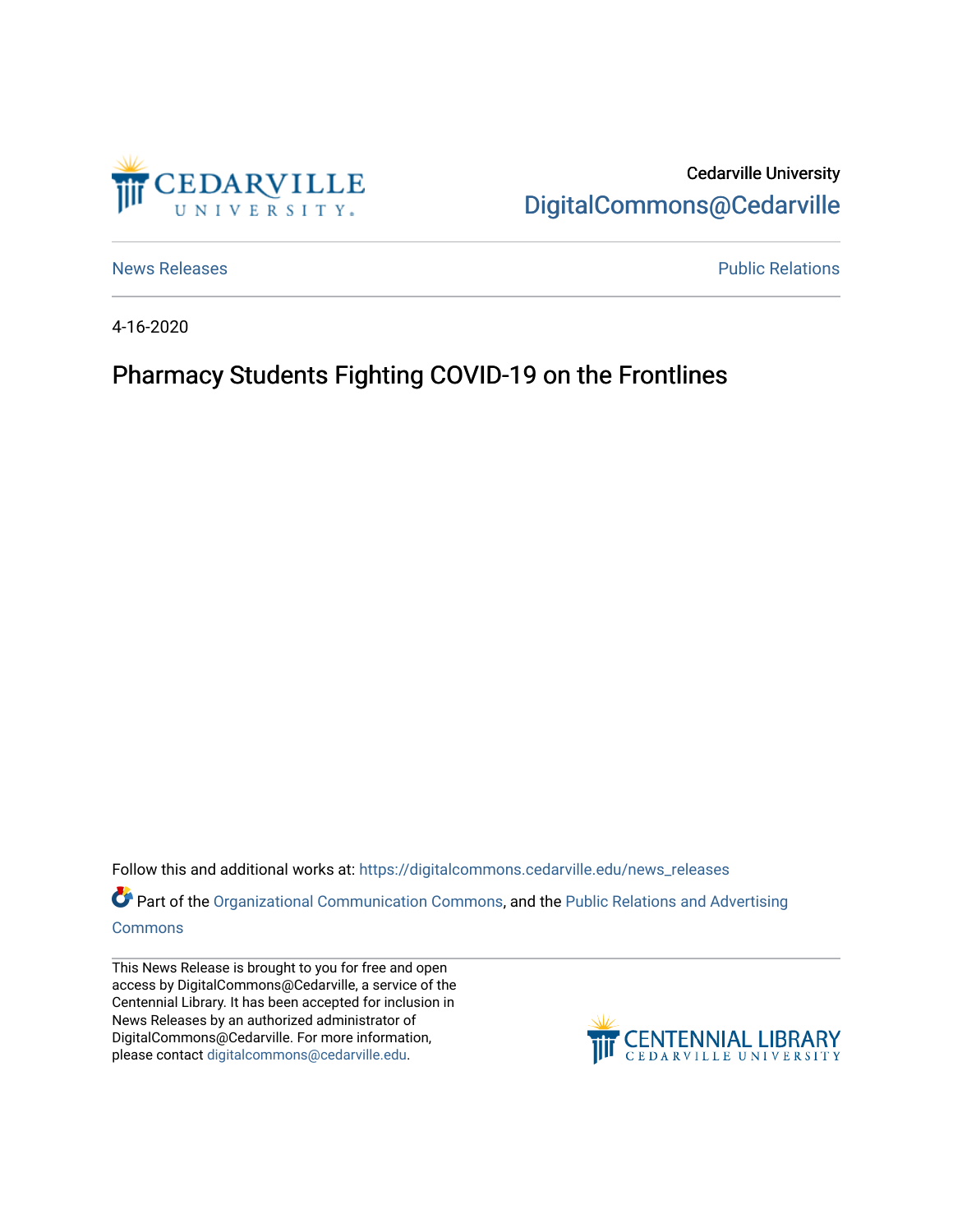## **FOR IMMEDIATE RELEASE April 16, 2020**

**CONTACT:** Mark D. Weinstein Executive Director of Public Relations [937-766-8800](tel:937-766-8800) (o) [937-532-6885](tel:937-532-6885) (m) [Mweinstein@cedarville.edu](mailto:Mweinstein@cedarville.edu) @cedarvillenews

## **Pharmacy Students Fighting COVID-19 on the Frontlines**

**CEDARVILLE, OHIO --** As the COVID-19 pandemic spreads across America, hospitals and other medical facilities are on the frontlines. As part of this frontline effort, 38 fourth-year (P4) professional pharmacy students in the Cedarville University School of Pharmacy are helping combat the pandemic during their clinical rotations nationwide.

"Even in unprecedented and uncertain times, pharmacy students have a great opportunity to learn how to care for and serve patients in a health crisis," said Dr. Thaddeus Franz, vice chair of experiential programs and associate professor of pharmacy practice. "As pharmacists and pharmacy students, this is what we have signed up for when we entered this profession."

"In particular, our P4 advanced pharmacy practice experience students are just months away from working independently to care for patients," he continued. "At this point, they might have to continue to care and serve patients that have the COVID-19 virus. Why would we not take advantage to give them experience now with proper oversight?"

While it is important for these students to complete their clinical rotations to fulfill their graduation requirements, it is also a benefit for the clinics and hospitals where these pharmacy students are working.

April Chapman, a P4 student from Denver, Colorado, on clinical rotation at Cleveland Clinic Marymount Family Pharmacy, has been on the frontlines during this pandemic as she provides medications for Cleveland Clinic employees and patients. At her clinic, she's witnessed a change in safety procedures and helped the pharmacy provide curbside pickup.

"Our clinical rotations in the last year of pharmacy school provide vital hands-on training that prepares us to transition into the role of a pharmacist," said Chapman. "If we had to forego our clinical rotations, we would be delayed in our licensing. More than that, this global pandemic is actually an amazing learning opportunity for us as students because we will be moving into the workforce shortly, and for pharmacists, that means moving to the frontlines."

"Health care professionals still need to stay on the frontlines to take care of people," said Dr. Marc Sweeney, dean of the school of pharmacy and professor of pharmacy practice. "Pharmacists are no different. So our students are continuing to be part of the solution. There is a shortage of health care workers right now, and our pharmacy students are helping fill that shortage as they continue to work to take care of people."